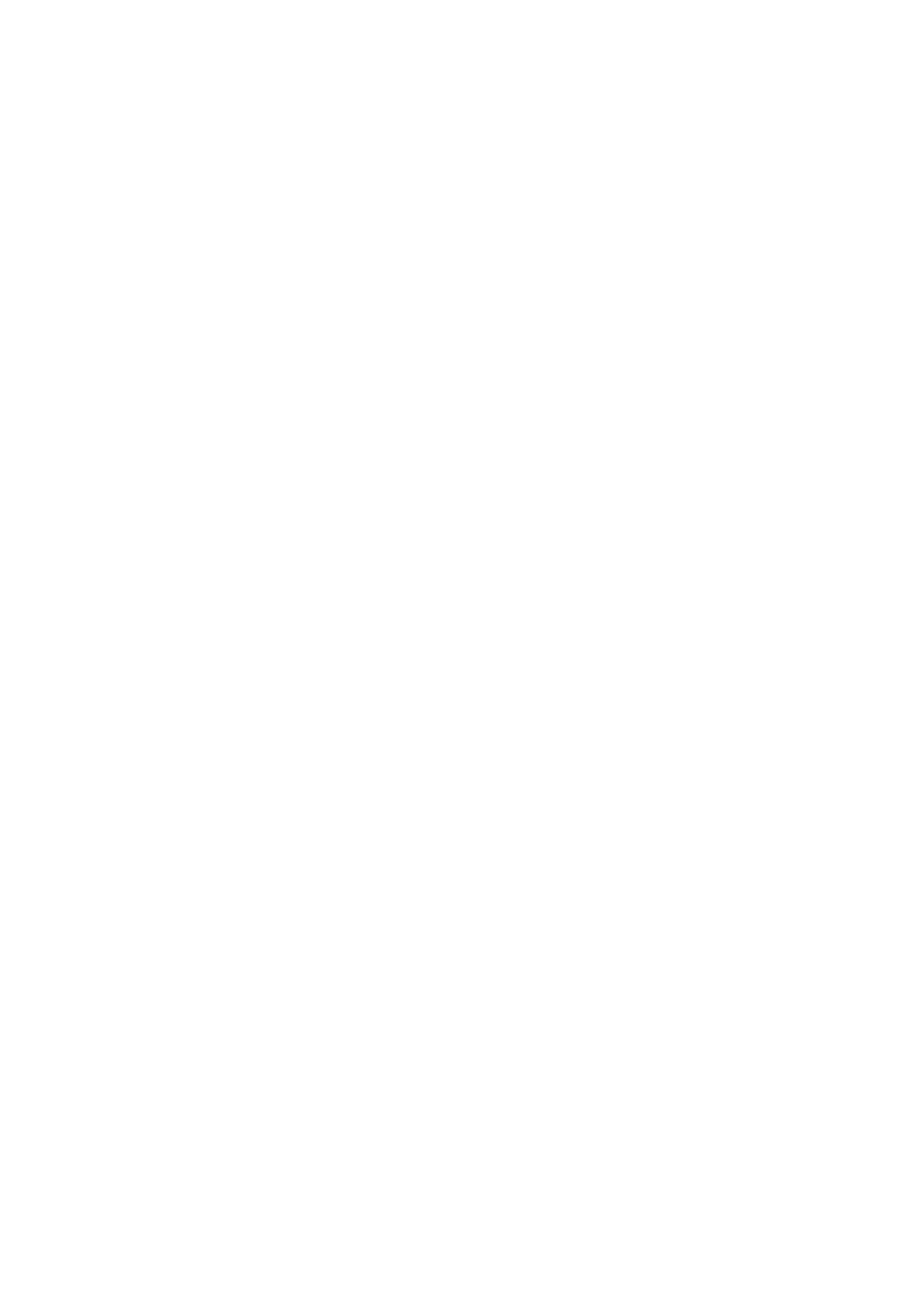

### **INDEX**

| <b>CONTROL PANEL</b>                                  |       |                         | page | $\mathbf{1}$              |
|-------------------------------------------------------|-------|-------------------------|------|---------------------------|
| DIAGNOCODE SM 20015 ELECTRONIC PRINTED CIRCUIT BOARD: |       |                         |      | $\overline{2}$            |
| <b>ERROR CODES</b>                                    |       |                         | page | $\ensuremath{\mathsf{3}}$ |
| <b>FUNCTIONS CODES</b>                                |       |                         | page | $\mathfrak{S}$            |
| <b>PARAMETERS TABLE</b>                               |       |                         | page | $\overline{\mathbf{4}}$   |
|                                                       |       |                         |      |                           |
| <b>Parameters Setting procedure</b>                   | No. 1 |                         | page | 5                         |
|                                                       |       | $\mathbf 2$             | page | $\sqrt{5}$                |
|                                                       |       | $\mathbf{3}$            | page | $\,6\,$                   |
|                                                       |       | $\overline{\mathbf{4}}$ | page | $\,6$                     |
|                                                       |       | 5                       | page | $\overline{7}$            |
|                                                       |       | $\bf 6$                 | page | $\overline{7}$            |
|                                                       |       | $\overline{7}$          | page | $\bf 8$                   |
|                                                       |       | $\bf 8$                 | page | $\bf 8$                   |
|                                                       |       | $\boldsymbol{9}$        | page | $\boldsymbol{9}$          |
|                                                       |       | 10                      | page | $\boldsymbol{9}$          |
|                                                       |       | 11                      | page | $10 - 11$                 |
|                                                       |       |                         |      |                           |
| <b>GAS PRESSURE DIAGRAMS</b><br>page                  |       |                         |      |                           |
|                                                       |       |                         |      |                           |
| <b>ELECTRICAL WIRING DIAGRAMS</b>                     |       |                         |      | $14 - 16$                 |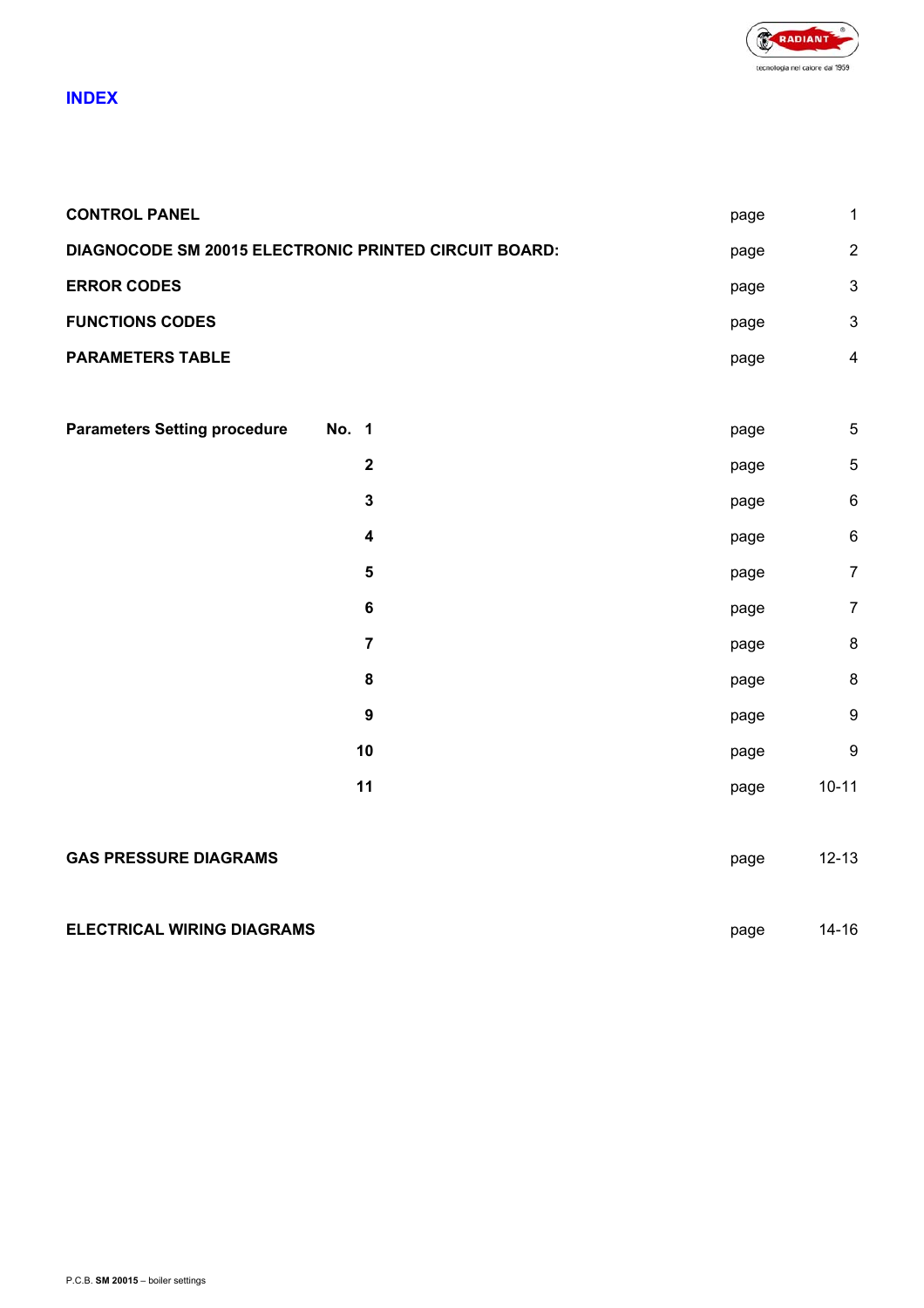

### **CONTROL PANEL**







HEATING TEMPERATURE ADJUSTMENT KNOB



DOMESTIC HOT WATER TEMPERATURE ADJUSTMENT **KNOB** 

### 6<sup><sup>9</sup></sup>

MODE SELECTION PAD (SUMMER ONLY / WINTER ONLY / SUMMER AND WINTER)

#### **5**

CHIMNEY-SWEEPER SELECTION PAD / PARAMETER SETTING SERVICE PAD

### **4**

OUTSIDE TEMPERATURE DISPLAY PAD (ONLY WITH *OPTIONAL OUTSIDE TEMPERATURE SENSOR FITTED*)







WATER PRESSURE LEVEL 1 BAR INDICATOR



WATER PRESSURE LEVEL 1.5 BAR INDICATOR

### **10**

GENERAL LOCK-OUT WITH FLASHING ERROR CODE ON DISPLAY



HEATING MODE (STABLE LIGHT) *HEATING OPERATION (FLASHING LIGHT)* 

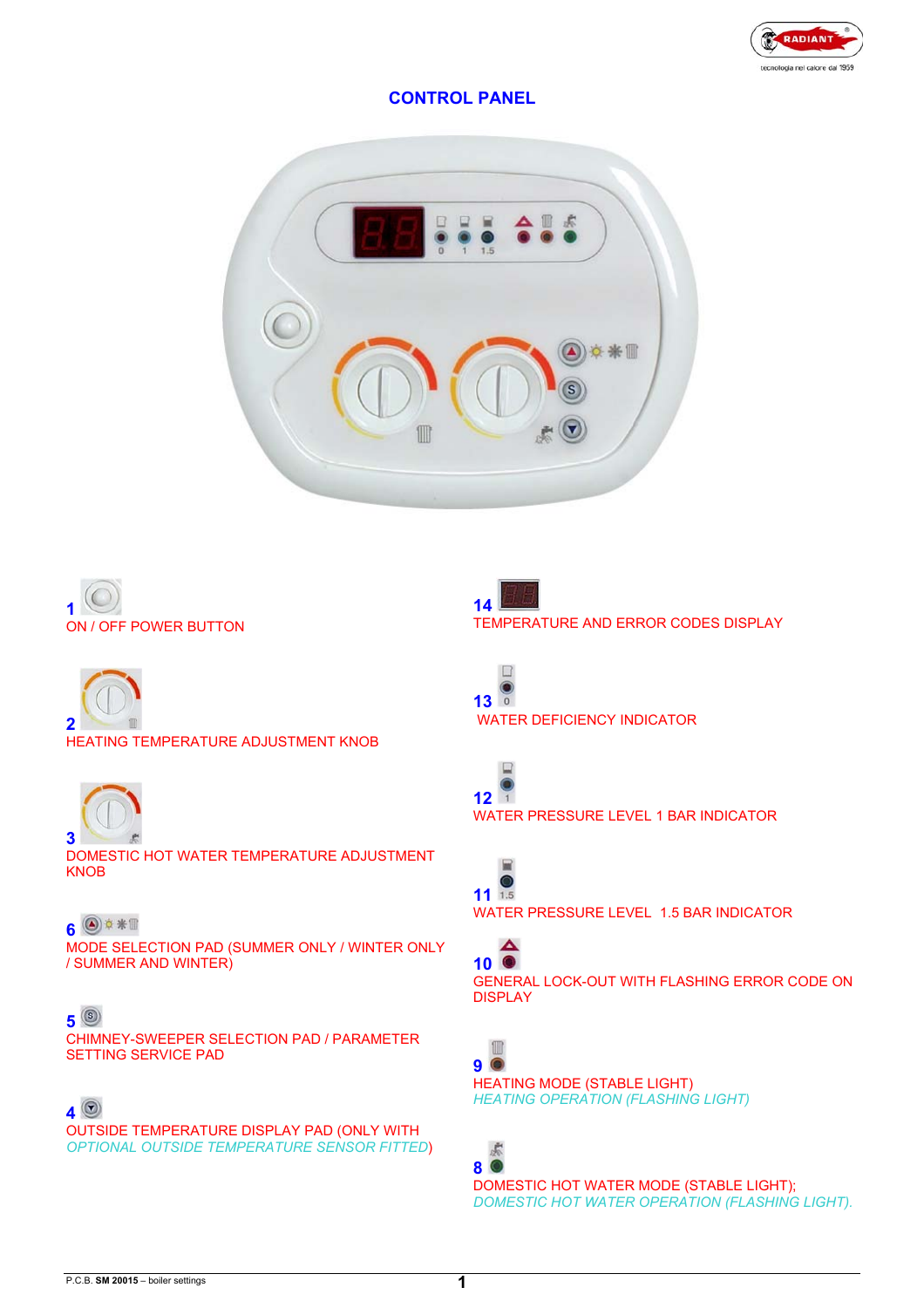

#### **DIAGNOCODE SM 20015 ELECTRONIC PRINTED CIRCUIT BOARD cod. 76655LA**



#### **TECHNICAL SPECIFICATION**

New generation printed circuit board with easy settings of boiler parameters. Special features: :

#### **Exclusively for technicians settings**

- Standard / reduced heating temperature
- Water-Hammer prevention function
- Short cycling function-3 minutes, heating circuit
- Pump overrun function heating circuit
- Pump overrun function dom. hot water circuit
- Minimum output setting
- Maximum heating output setting
- Heating temperature adjustment from 30 to 80 °C
- Domestic Hot Water adjustment from 35 to 65 °C
- Mode Selection: summer only / winter only / summer and winter
- Lock-out
- Normal water pressure
- Water deficiency safety switch
- Temperature display

#### **User settings**

• On / Off operation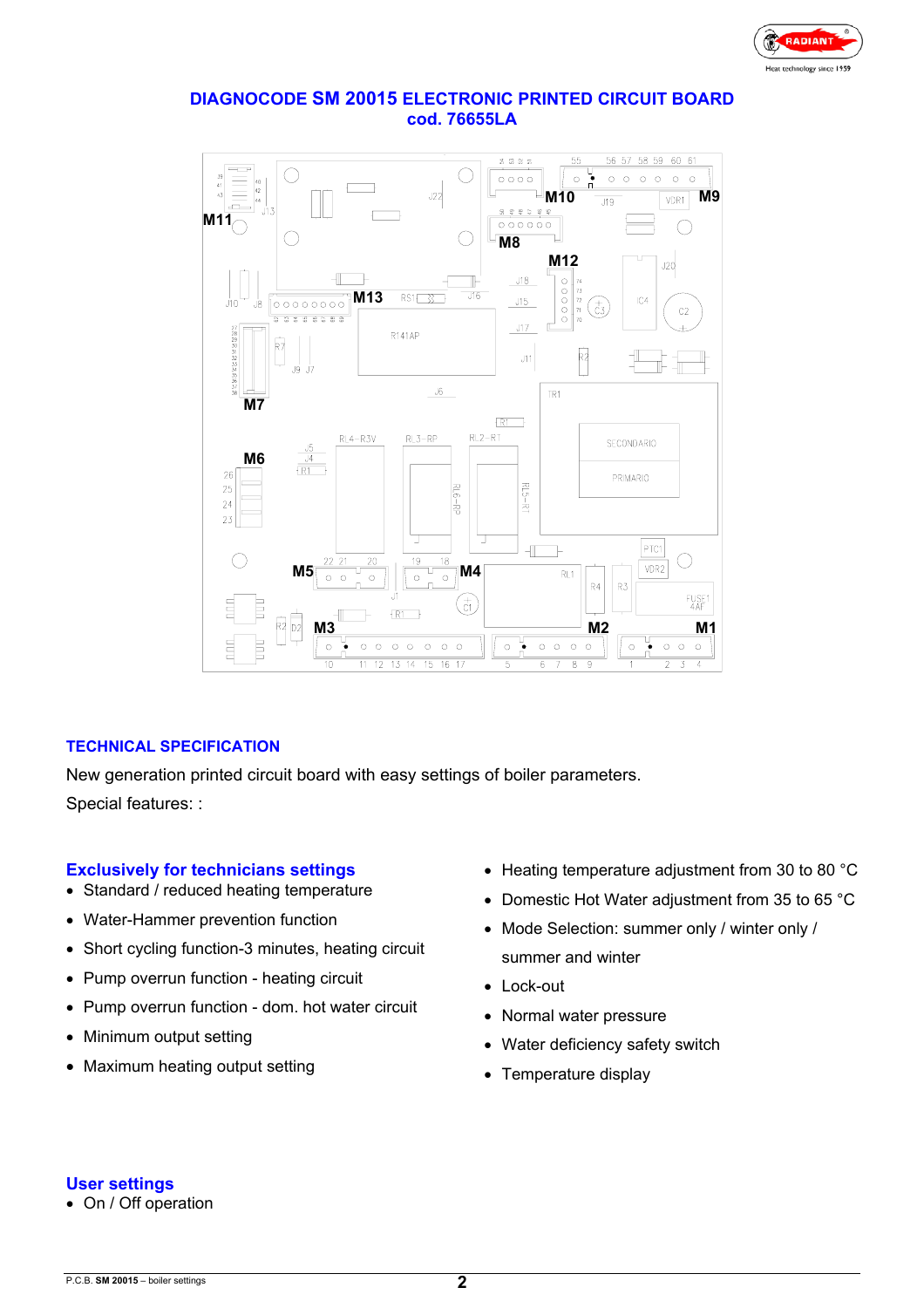

### **ERROR CODES:**



**IONISATION LOCK-OUT** 

HIGH LIMIT THERMOSTAT LOCK-OUT *2*

FLUE SAFETY THERMOSTAT LOCK-OUT (FOR OPEN CHAMBER MODELS ONLY) *3*

WATER PRESSURE SWITCH LOCK-OUT *4*

- **5** HEATING SENSOR FAILURE
- DOMESTIC HOT WATER SENSOR FAILURE *6*

12 STORAGE TANK WATER SENSOR FAILURE

**AIR PRESSURE SWITCH LOCK-OUT** *14*

REQUEST OF PARAMETERS RE-SETTING *22*

### **FUNCTIONS CODES**

| <b>CODE</b>    | <b>TYPE OF FUNCTION</b>                                                   | <b>DESCRIPTION</b>                                                                                                                                                                                                                                                                                                       |
|----------------|---------------------------------------------------------------------------|--------------------------------------------------------------------------------------------------------------------------------------------------------------------------------------------------------------------------------------------------------------------------------------------------------------------------|
| $\overline{7}$ | CHIMNEY-SWEEPER<br><b>FUNCTION ON</b>                                     | THE CHIMNEY-SWEEPER FUNCTION IS ACTIVATED BY KEEPING PRESSED<br>"SERVICE" PAD FOR 5 SECONDS. TO CANCEL IT RESET THE UNIT BY<br>PUSHING ON/OFF BUTTON.<br>THIS FUNCTION BRINGS THE UNIT TO THE MAX HEATING GAS PRESSURE<br>FOR 15 MINUTES WITHOUT MODULATING DOWN. IT IS USEFUL WHILE<br>CARRYING ON THE COMBUSTION TEST. |
| 8 <sup>8</sup> | ANTI-FROST FUNCTION<br><b>HEATING CIRCUIT</b>                             | THIS FUNCTION COMES INTO OPERATION WHEN THE HEATING SENSOR<br>SENSES A 5°C TEMPERATURE. THE BOILER STARTS AT THE MINIMUM GAS<br>PRESSURE, WITH THE 3-WAY VALVE IN WINTER POSITION. THE BOILER<br>STOPS WHEN THE TEMPERATURE TAKEN BY THE SENSOR HAS REACHED<br>$30^{\circ}$ C.                                           |
| $\overline{9}$ | ANTI-FROST FUNCTION<br>DOMESTIC HOT WATER<br><b>CIRCUIT</b>               | THIS FUNCTION COMES INTO OPERATION WHEN THE HOT WATER SENSOR<br>SENSES A 4 °C TEMPERATURE. THE BOILER STARTS AT THE MINIMUM GAS<br>PRESSURE, WITH THE 3-WAY VALVE IN SUMMER POSITION AND HEATS THE<br>HOT WATER CIRCUIT. THE BOILER STOPS WHEN THE TEMPERATURE TAKEN<br>BY THE HOT WATER SENSOR HAS REACHED 8°C.         |
| 13             | <b>ANTI-FROST FUNCTION</b><br>D.H.W. CIRCUIT - STORAGE<br><b>BOILERS.</b> | SAME OPERATION AS THE ANTI-FROST FUNCTION OF D.H.W. CIRCUIT FOR<br><b>INSTANTANEOUS BOILERS.</b>                                                                                                                                                                                                                         |
| 28             | <b>LEGIONELLA PREVENTION</b><br>FUNCTION.                                 | FUNCTION ACTIVE FOR STORAGE BOILERS ONLY. IT COMES INTO<br><b>OPERATION EVERY 7 DAYS.</b><br>IT BRINGS THE HOT WATER TEMPERATURE OF THE STORAGE CYLINDER UP<br>TO 60°C WHATEVER TEMPERATURE VALUE IS SET FOR HOT WATER.                                                                                                  |
| 31             | NOT COMPATIBLE<br>REMOTE CONTROL.                                         | THIS CODE IS DISPLAYED WHEN THE REMOTE CONTROL OR OUTSIDE<br>TEMPERATURE SENSOR CONNECTED ARE NOT ORIGINAL RADIANT PARTS.                                                                                                                                                                                                |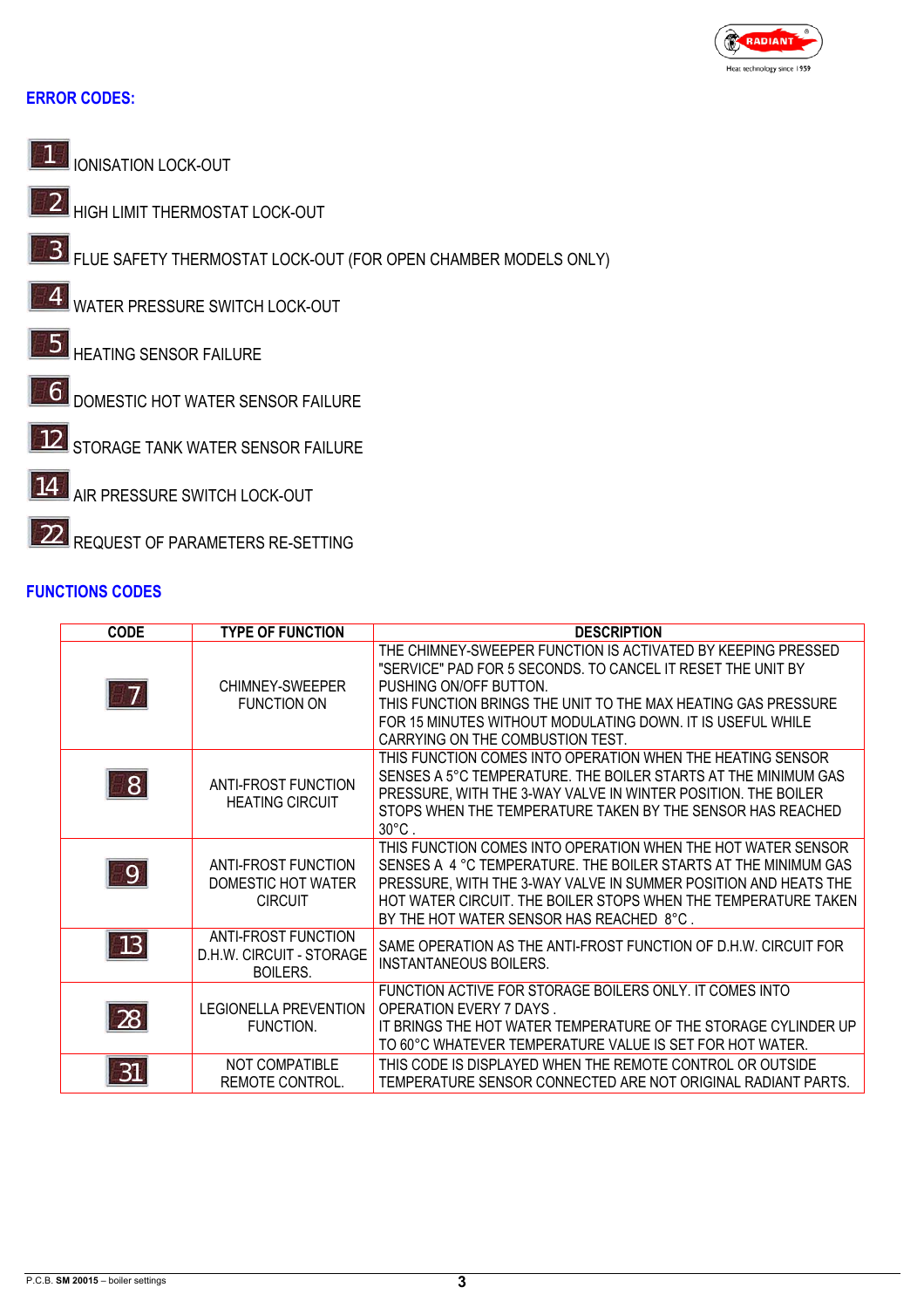

### **PARAMETERS TABLE**

| <b>PARAMETER</b><br><b>NUMBER</b> | <b>TYPE OF OPERATION</b>                                                                                     | <b>PARAMETER</b><br><b>VALUE</b> | <b>FUNCTION</b>                                                                                   | page            |
|-----------------------------------|--------------------------------------------------------------------------------------------------------------|----------------------------------|---------------------------------------------------------------------------------------------------|-----------------|
| $\mathbf 0$                       | <b>BOILER TYPE SELECTION</b>                                                                                 | $00\,$<br>❖ 01                   | WALL MOUNTED OR FLOOR STANDING<br>OIL FLOOR STANDING UNIT                                         |                 |
| 1                                 | <b>BOILER TYPE SELECTION</b>                                                                                 | $00\,$<br>01<br>02               | <b>INSTANTANEOUS</b><br>WITH STORAGE CYLINDER<br>WITH STORAGE CYLINDER-COMFORT<br>$(+7^{\circ}C)$ | $\mathbf{3}$    |
| $\overline{2}$                    | <b>GAS TYPE SELECTION</b>                                                                                    | 00<br>01                         | <b>NATURAL GAS</b><br>L.P.G.                                                                      | $\overline{4}$  |
| $\mathbf{3}$                      | <b>HEATING TEMPERATURE</b><br><b>SETTING</b>                                                                 | $00\,$<br>01                     | STANDARD: from 30 to 80°C<br>REDUCED: from 25 to 40°C                                             | $5\phantom{.0}$ |
| 4                                 | PUMP SETTING IN HEATING<br><b>MODE</b>                                                                       | $00\,$<br>01                     | STANDARD (PUMP OVERRUN 3")<br>PERMANENT (PUMP ON ALL THE TIME)                                    | 6               |
| $5\phantom{.0}$                   | <b>WATER-HAMMER PREVENTION</b><br><b>SETTING</b>                                                             | 00<br>01                         | <b>EXCLUDED</b><br><b>ACTIVE (2" STANDBY)</b>                                                     | $\overline{7}$  |
| $6\phantom{1}$                    | SHORT CYCLING FUNCTION -<br><b>HEATING CIRCUIT</b><br>(FACTORY CALIBRATED AT 180" -<br>PARAMETER VALUE "36") | $00 - 90$                        | EXPRESSED IN STEPS OF 5 SEC.<br>Ex. 90 $\times$ 5 = 450" (7.5 MIN.)                               | 8               |
| 7                                 | PUMP OVERRUN -<br><b>HEATING CIRCUIT</b><br>(FACTORY CALIBRATED AT 180"-<br>PARAMETER VALUE "36")            | $00 - 90$                        | EXPRESSED IN STEPS OF 5 SEC.<br>Ex. 90 $\ X 5 = 450^\circ$ (7.5 MIN.)                             | 9               |
| 8                                 | <b>PUMP OVERRUN</b><br><b>DOM. HOT WATER CIRCUIT</b><br>(FACTORY CALIBRATED AT 90")                          | $00 - 90$                        | EXPRESSED IN STEPS OF 5 SEC.<br>Ex. 90 $\ X 5 = 450^\circ$ (7.5 MIN.)                             | 10              |
| 9                                 | MIN. GAS MODULATION SETTING                                                                                  | $0 - 50%$                        | FACTORY CALIBRATED (Mechanical<br>minimum)                                                        |                 |
| 10                                | MINIMUM HEATING OUTPUT<br><b>SETTING</b>                                                                     | $0 - 50%$                        | <b>FACTORY CALIBRATED</b>                                                                         |                 |
| 11                                | <b>MAXIMUM GAS PRESSURE</b><br>SETTING - MAXIMUM HEATING<br><b>OUTPUT SETTING</b>                            | MAX GAS - 99                     |                                                                                                   | 11              |

Parameter cancelled starting from June 2003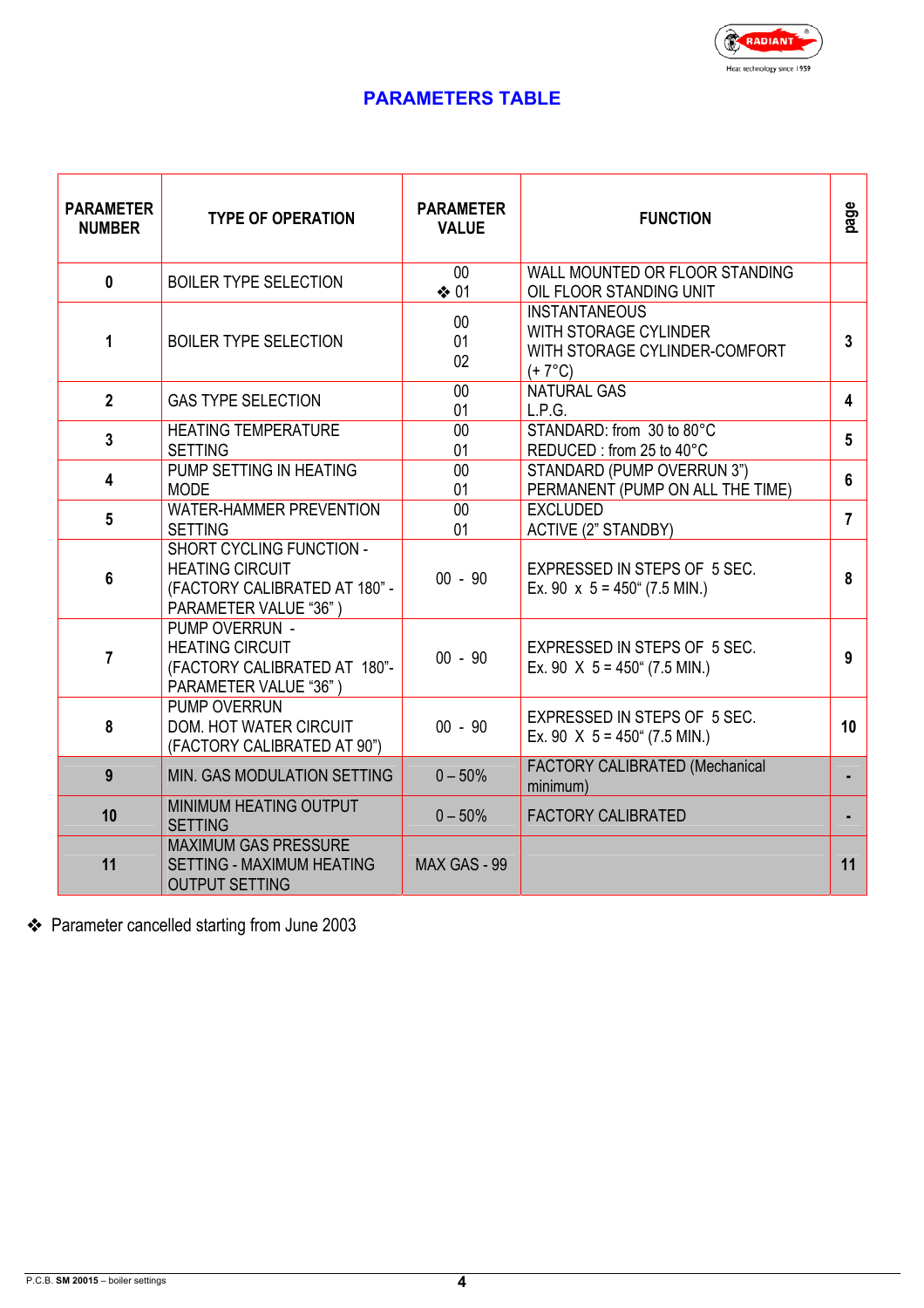

### *Parameter 1 setting: BOILER TYPE SELECTION*

**Contract State** 

To modify the *Parameter value*:

| a. Put ON/OFF button 1 in OFF position $(\triangle)$ ;                                                                                            |
|---------------------------------------------------------------------------------------------------------------------------------------------------|
| <b>b.</b> Push pad $6$ and $\odot$ simultaneously and keep them pressed;                                                                          |
| <b>c.</b> Put ON/OFF button 1 $\bigcirc$ in <b>ON</b> position ( $\bigcirc$ ) and wait until the display shows                                    |
| <b>d.</b> Release pad $\mathbf{6}$ and $\odot$ :                                                                                                  |
| e. Keeping pad $5^\circ$ pressed, press pad $6^\circ$ and select parameter no. $\boxed{615}$ .                                                    |
| <b>f.</b> Release service pad $5^{(s)}$ ; press and release service pad $5^{(s)}$ ;                                                               |
| g. The display <b>EXPANDED</b> will show the parameter value to be set or modified;                                                               |
| h. Press pad 6 or or to modify (increase or decrease) the parameter value 100 instantaneous type, 101 storage type or 02 storage<br>type comfort; |
| i. Press and release service pad $5^\circ$ to confirm setting;                                                                                    |
| j. The display will show parameter no. $\blacksquare$                                                                                             |
| $\bullet$ first in OFF position ( $\frown$ ) and back to ON position ( $\frown$ );<br>k. Position ON/OFF button 1                                 |
| Parameter 2 setting: GAS TYPE SELECTION                                                                                                           |
| To modify the Parameter value:                                                                                                                    |
|                                                                                                                                                   |

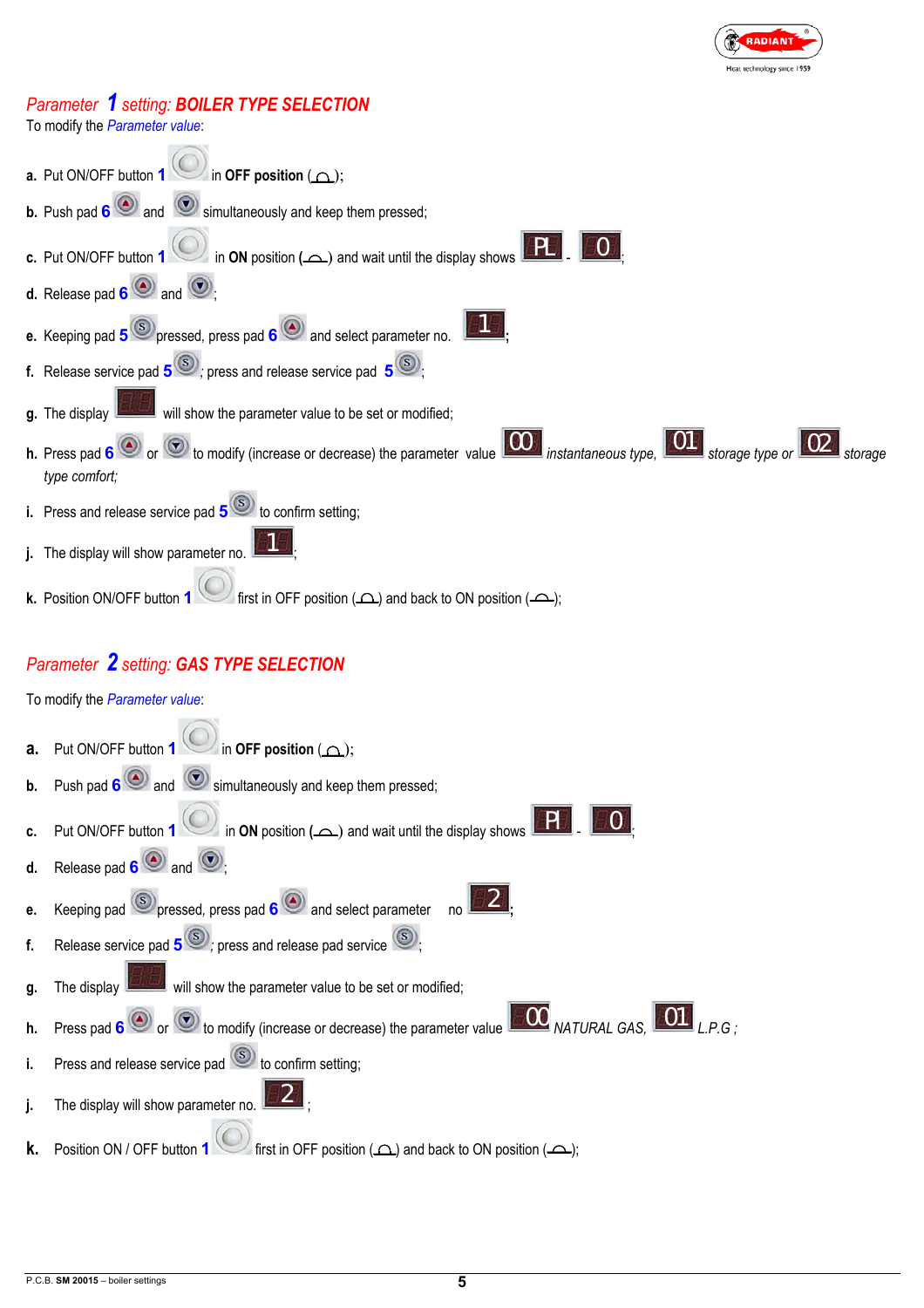

### *Parameter 3 setting: HEATING TEMPERATURE SETTING*

To modify the *Parameter value*: **a.** Put ON/OFF button **1** in **OFF** position  $($ **b.** Push pad **6** and **b** simultaneously and keep them pressed; **c.** Put ON/OFF button **1** in **ON** position ( $\triangle$ )and wait until the display shows **d.** Release pad  $\bullet$  **and**  $\bullet$ : **e.** Keeping pad  $\overline{5}$  **S** pressed, press pad **6** and select parameter no. **f.** Release service pad  $\overline{5}$  **b** ress and release service pad  $\overline{5}$ **g.** The display **the light of the parameter value to be set or modified; h.** Press pad 6<sup>(a)</sup> or  $\odot$  to modify (increase or decrease) the parameter value **COO** STANDARD from 30 to 80°C, **COO** REDUCED from 25 to 40°C *;* **i.** Press and release service pad  $\overline{5}$ <sup>(S)</sup> to confirm setting: **j.** The display will show parameter no. **k.** Position ON/OFF button **1** first in OFF position  $($  $\Omega$ ) and back to ON position  $($  $\Omega$ ); *Parameter "4" setting: PUMP SETTING IN HEATING MODE* To modify the *Parameter value*: *PL 0 3 3*

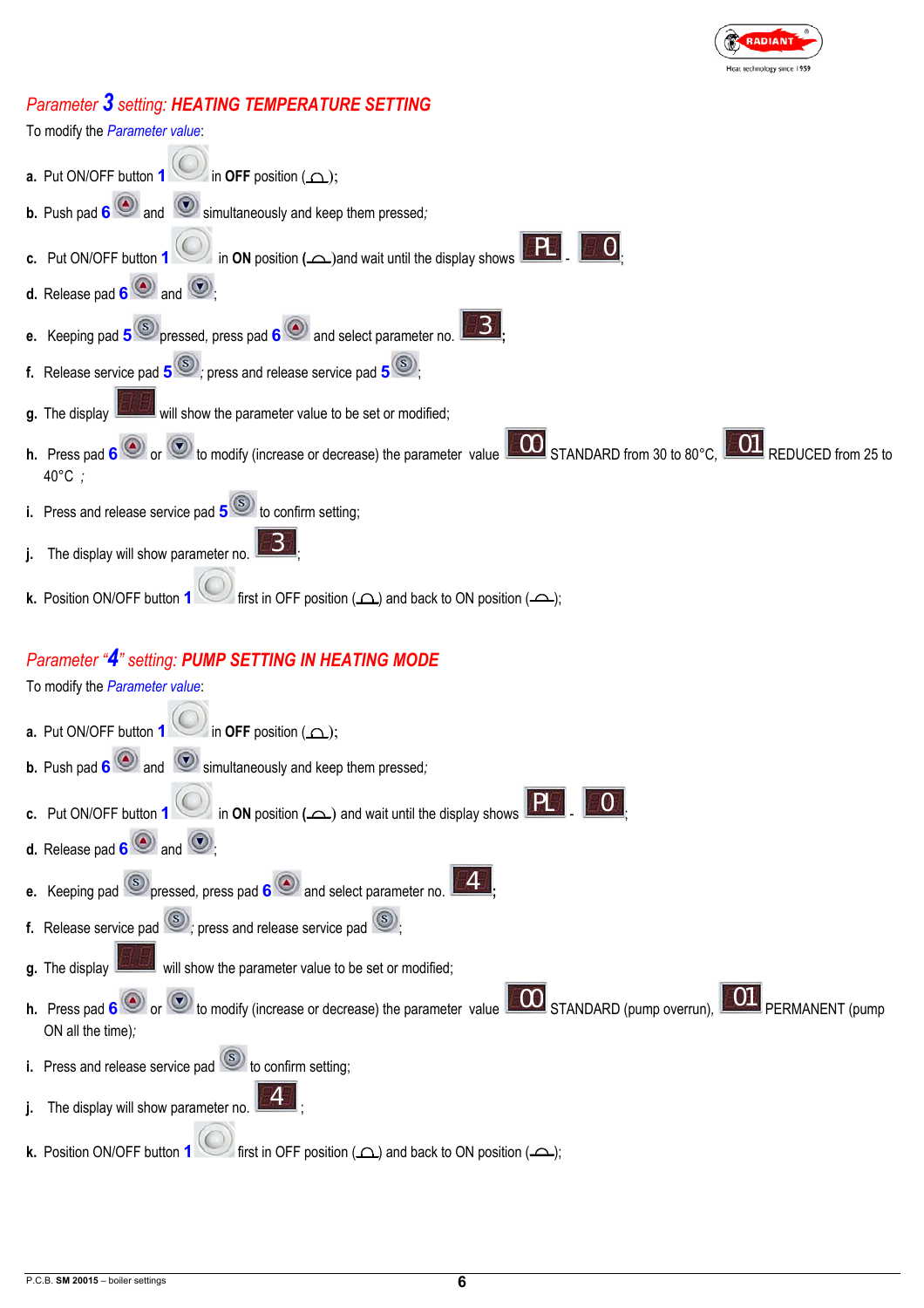

### *Parameter 5 setting: WATER-HAMMER PREVENTION SETTING*



## *Parameter 6 setting: SHORT CYCLING FUNCTION - HEATING CIRCUIT - adjustable from 0 to 7.5 minutes Factory calibrated at 3 minutes STANDBY*

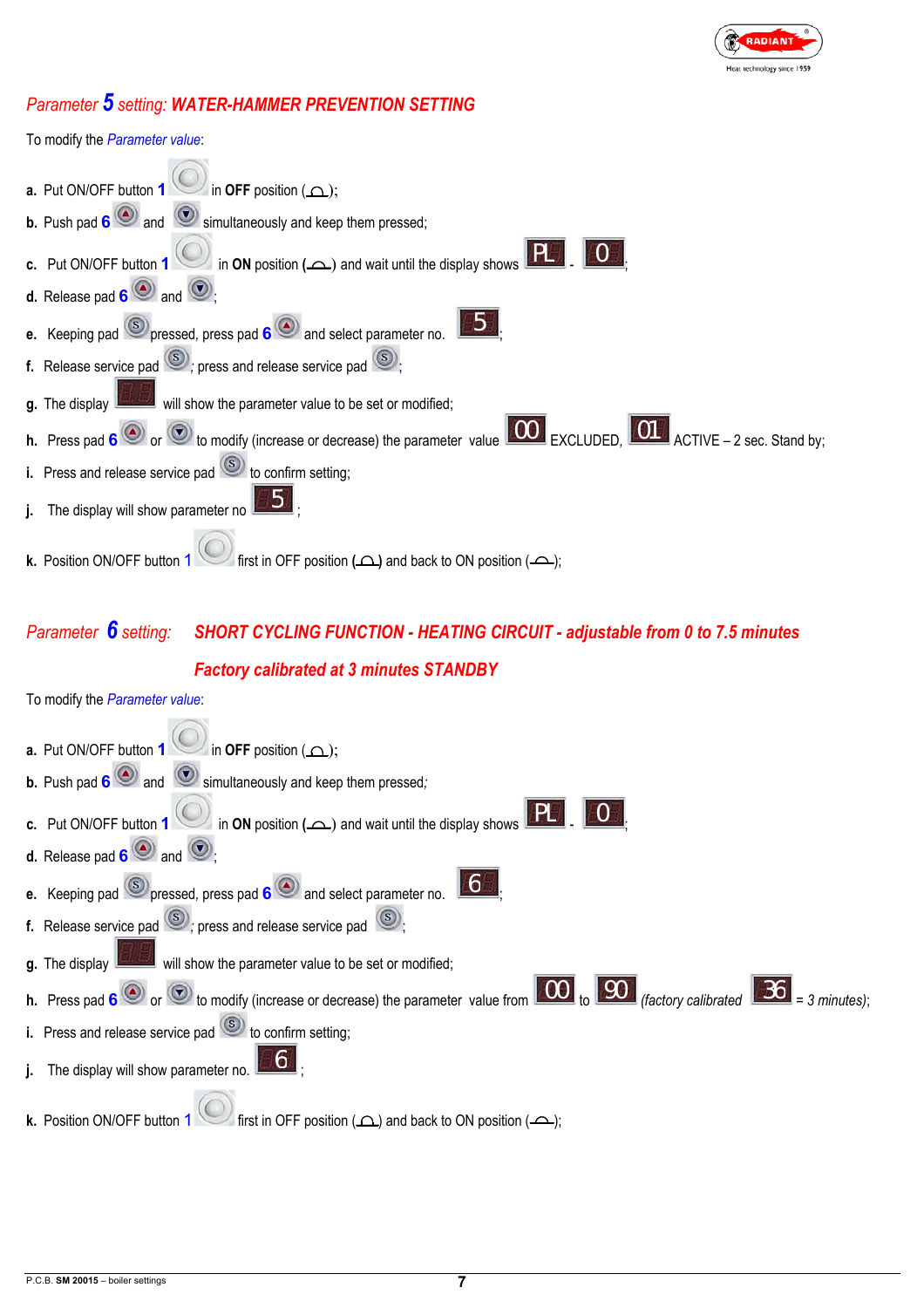

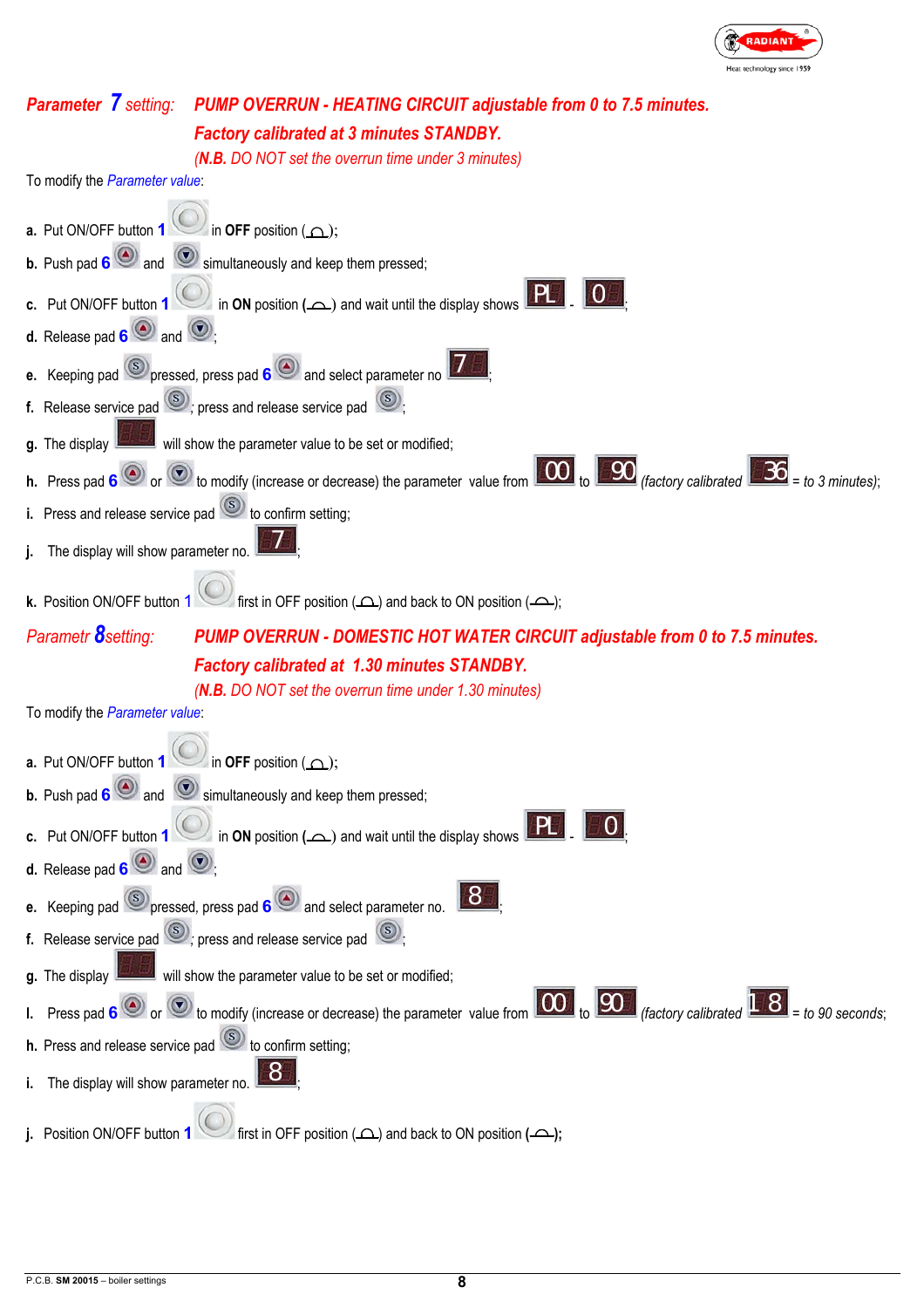

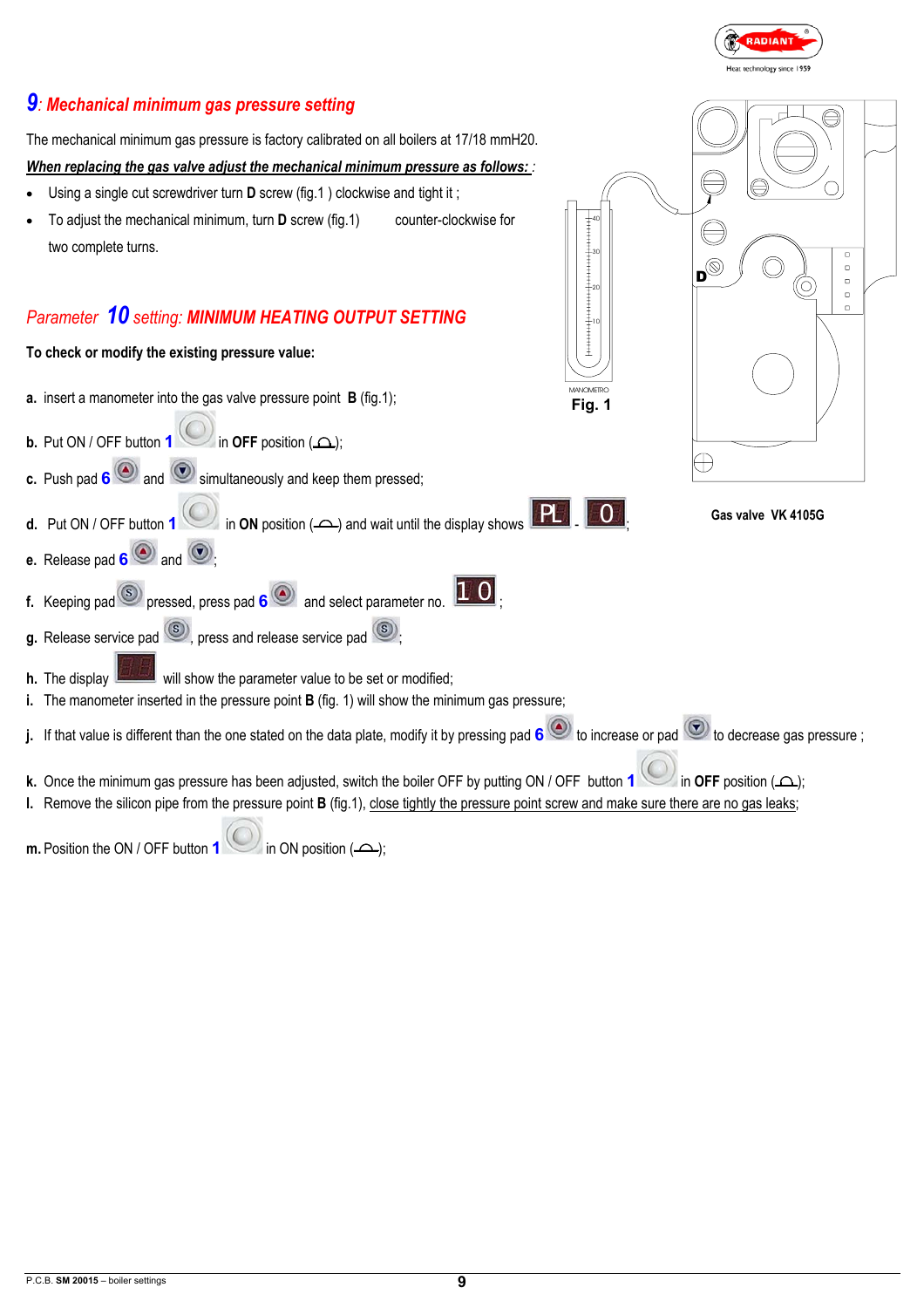

### *Parameter 11 setting: MAXIMUM GAS PRESSURE SETTING - MAXIMUM HEATING OUTPUT SETTING*



**r.** Switch the boiler OFF by putting ON/OFF button **1** in **OFF** position  $($ 

**s.** Remove the silicon pipe from the pressure point **B** (fig.1), close tightly the pressure point screw and make sure there are no gas leaks.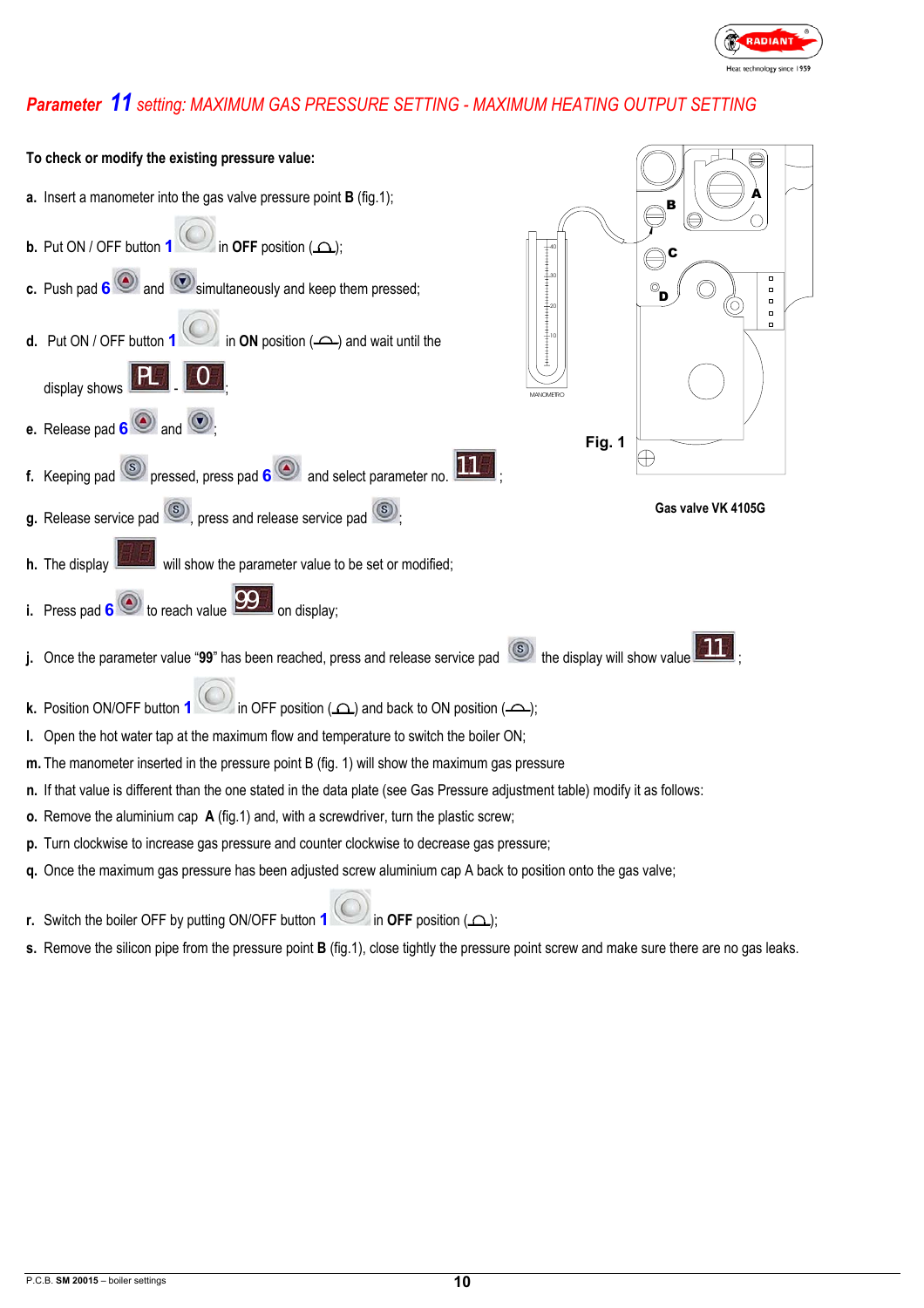

### *Parameter 11 setting: MAXIMUM HEATING OUTPUT SETTING*



- **t.** Position the ON/OFF button **1** in OFF position ( $\Omega$ )
- **k.** Remove the silicon pipe from the pressure point **B** (fig.1), close tigly the pressure point screw and make sure there are no gas leaks;
- **l.** Put the ON/OF button in ON position  $($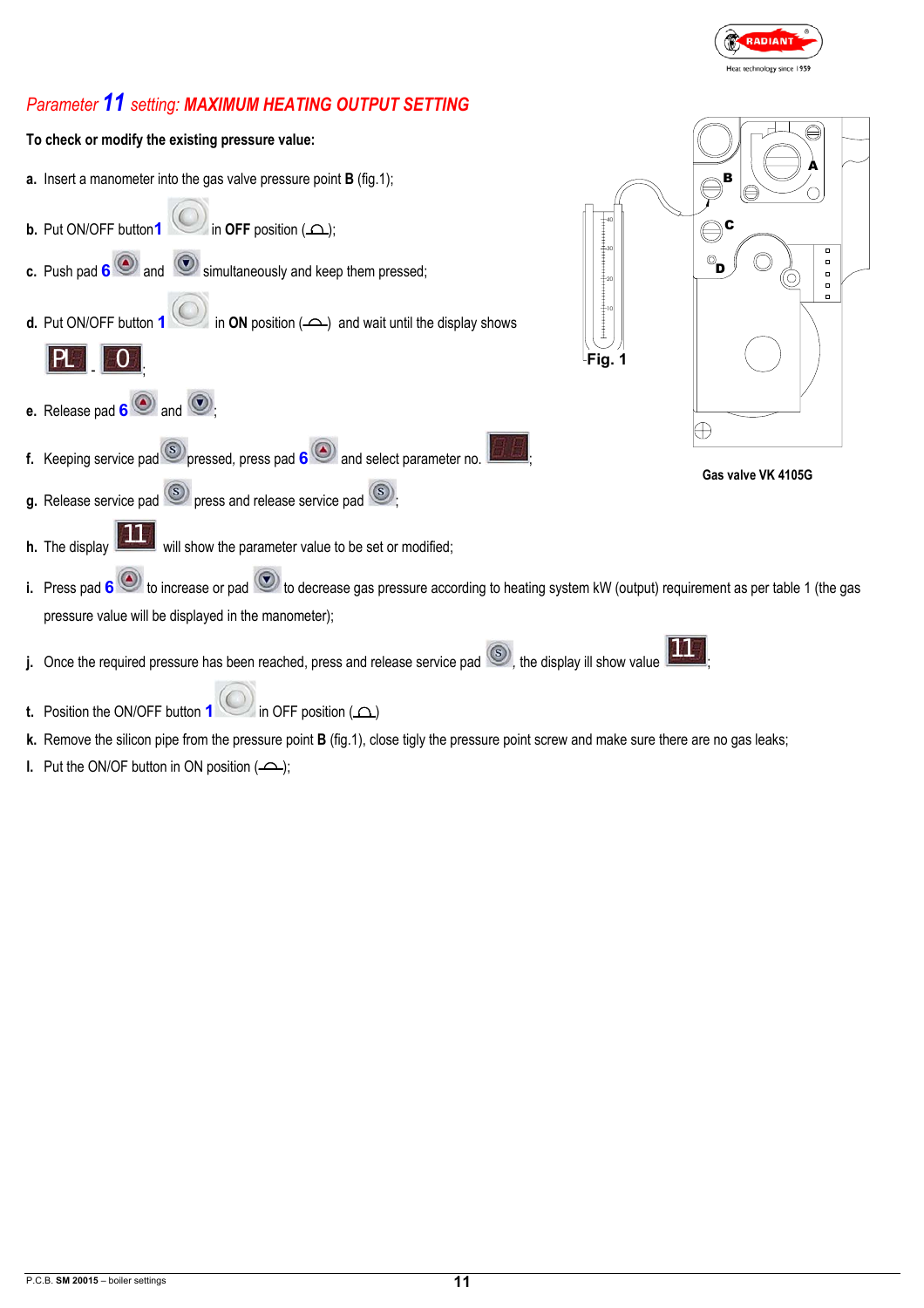

### **MAXIMUM HEATING OUTPUT GAS PRESSURE DIAGRAMS**

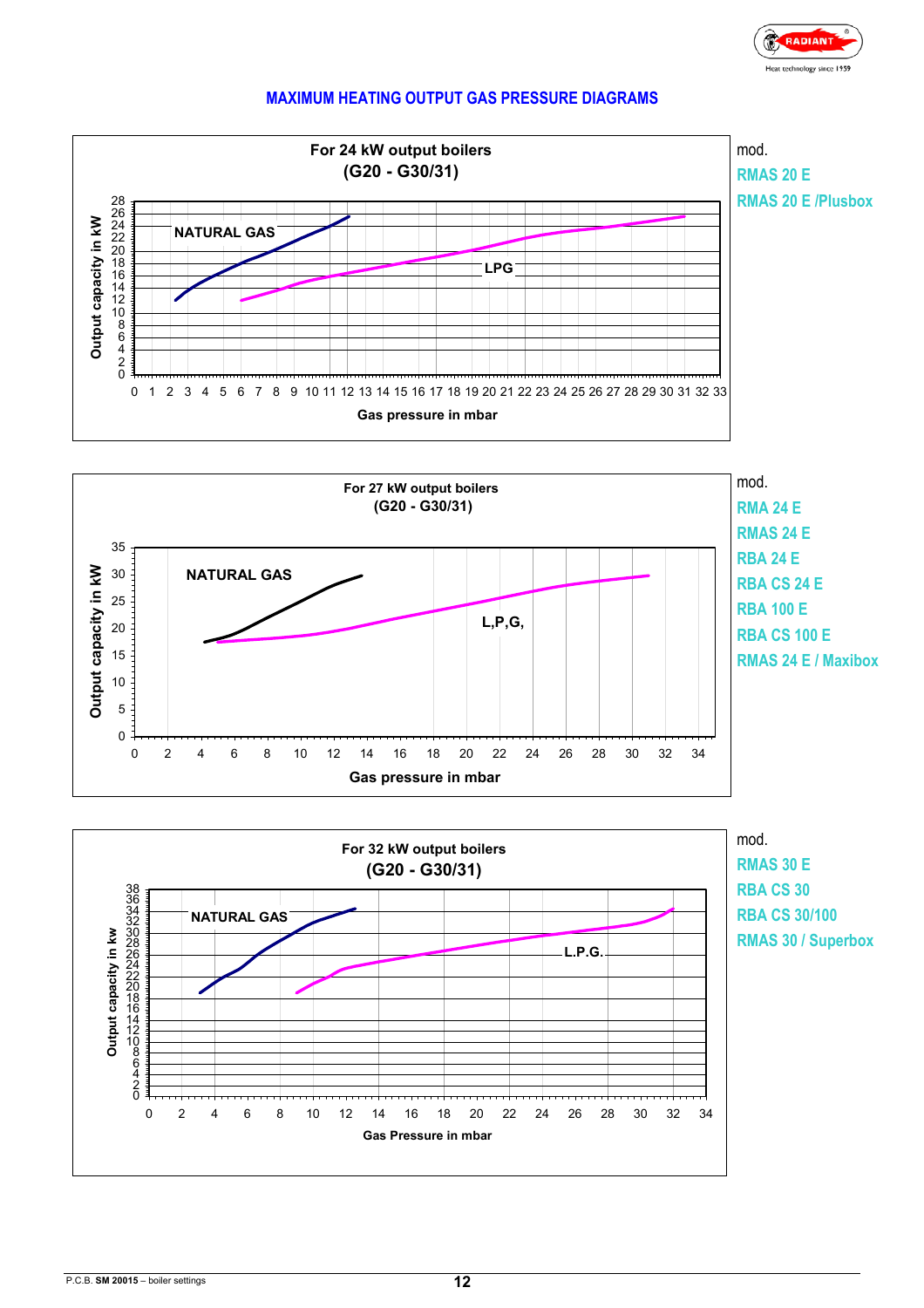### **MAXIMUM HEATING OUTPUT GAS PRESSURE DIAGRAM**



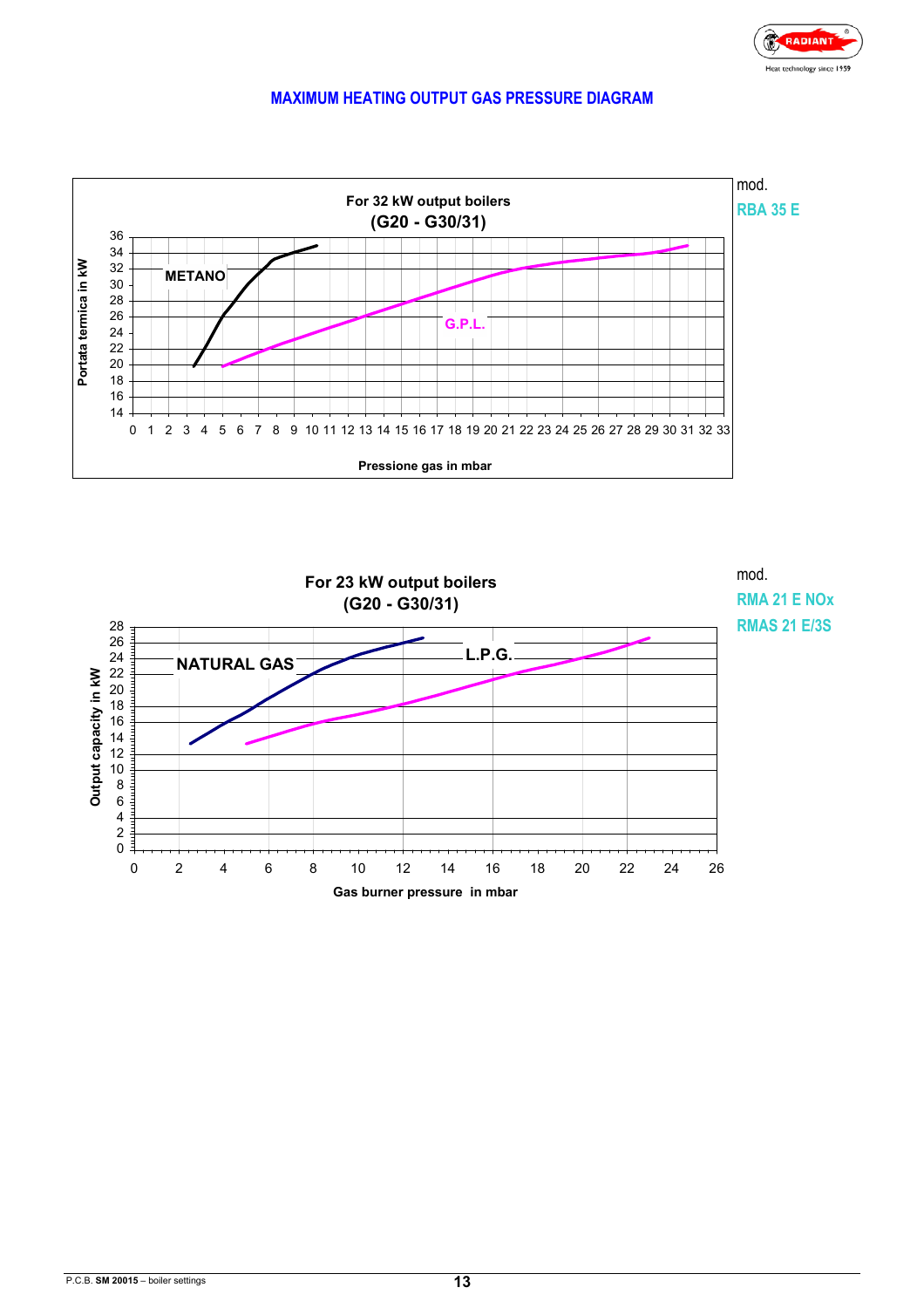

### **WIRING DIAGRAMS – OPEN COMBUSTION CHAMBER BOILERS**

PRINTED CIRCUIT BOARD CVI-M SM20015 (cod. 76655LA)

DISPLAY DIGITAL BOARD 2000 SKO6206 (COD. 76654LA)

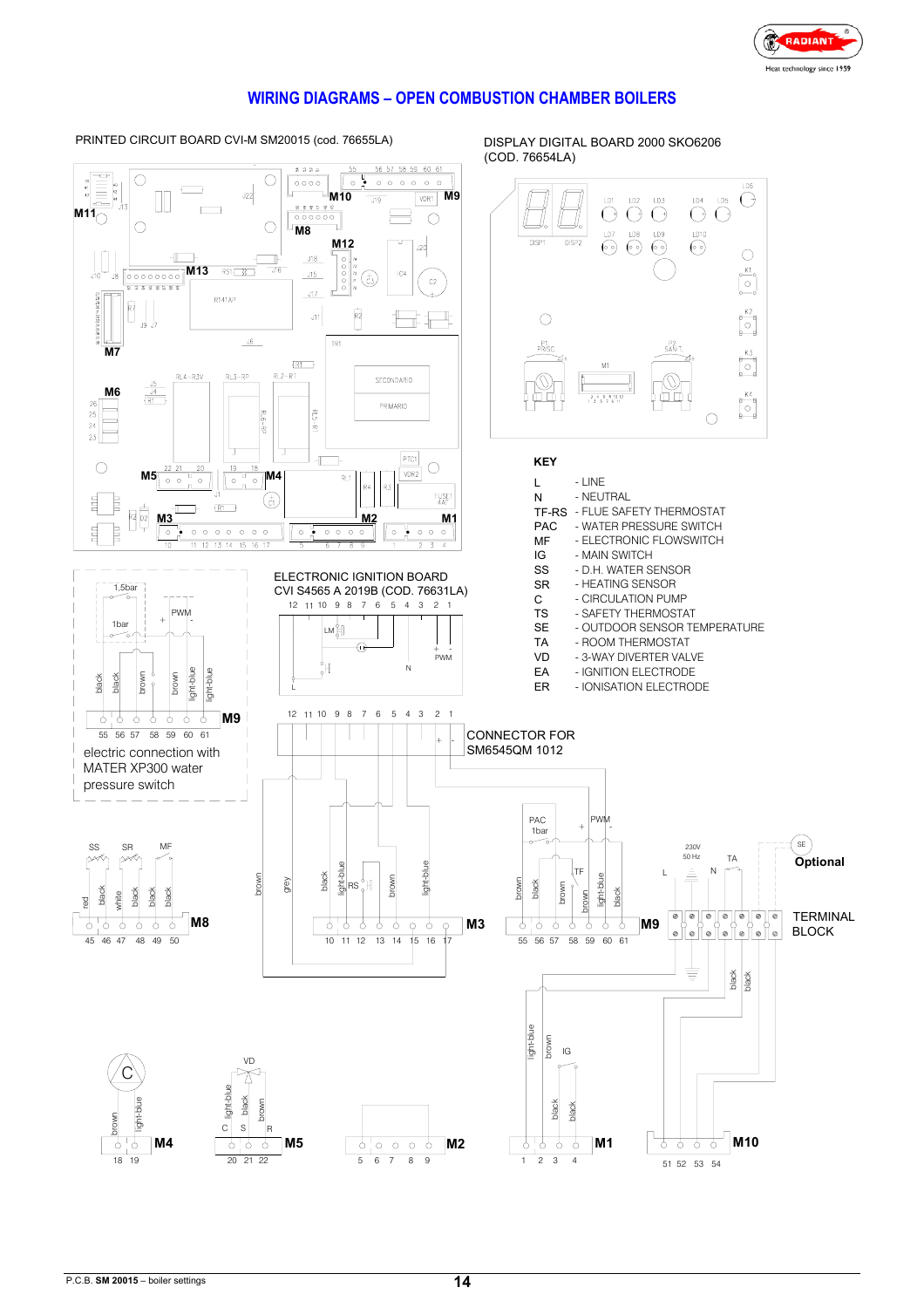

### **WIRING DIAGRAMS - ROOM SEALED BOILERS**

PRINTED CIRCUIT BOARD CVI-M SM20015 (cod. 76655LA)

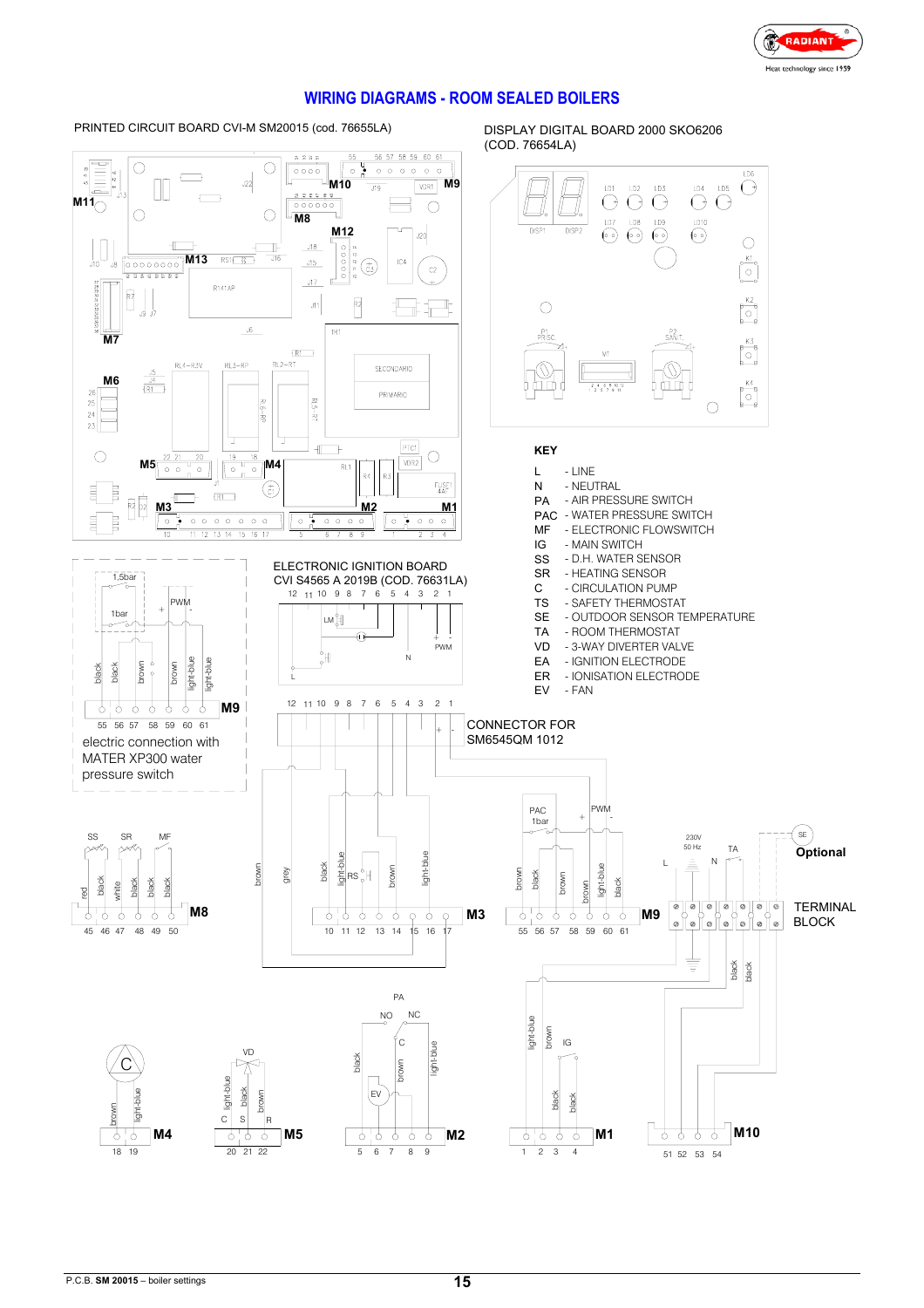

#### **WIRING DIAGRAM FOR REMOTE CONTROL INSTALLATION** (no zone valves)



Fit the interface (fig. 2) on the circuit board (fig. 1) into the holes A and B provided (see fig. 1). Connect plug M1 on the interface circuit board (fig. 2) to plug M11 on the modulation circuit board (fig. 1). Connect the grey and orange wires in plug M2 of the interface circuit board (fig. 2) and in the terminal block (fig. 4).

Connect the wires of plug M3 on the interface circuit board (fig. 2) in the terminal (fig. 4).

Remove the link TA-TA (fig. 3) and set the boiler to SUMMER mode.

Connect the remote control to the terminal block (fig. 4) using a cable with a minimum section of  $2 \times 0.5$  mm2 section and max. length of 50 m being careful to observe the +/- polarity.

THE EXTERNAL SENSOR IS OPTIONAL. The connection can be made to either the remote control (fig. 5) or to the terminal block (fig. 3 - dotted line) on the terminals marked SE-SE.

WARNING! The remote control connection cable must pass through a channel which is separate from any system supplied with power. If this is not possible, fit a screened cable.